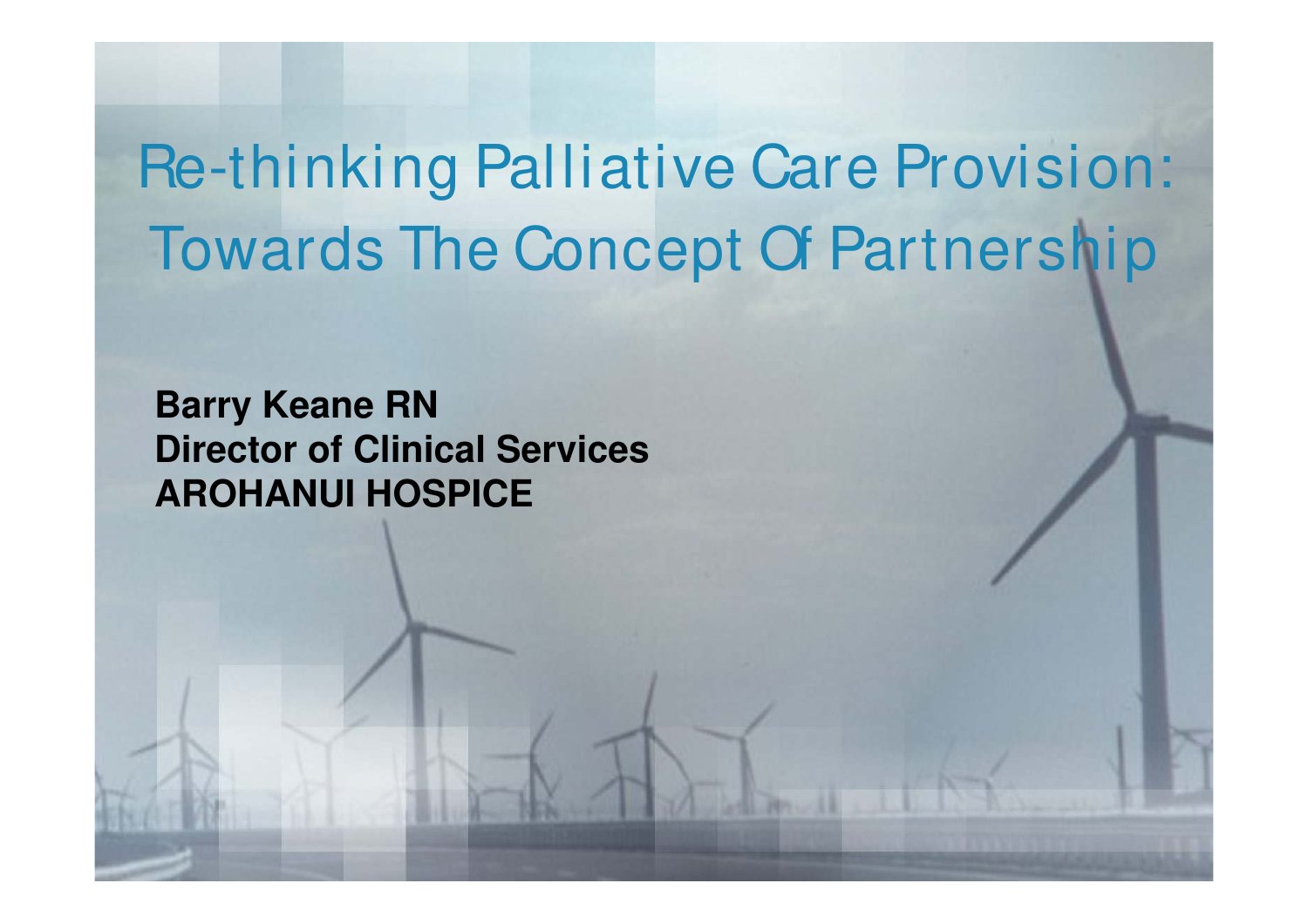### Palliative Care

**is care for people of all ages with life limiting illness which aims to:**

- **Optimize an individuals quality of life until death: to do this, a person's physical as well as psychosocial, spiritual and cultural needs are assessed and addressed.**
- **Support the individual's family, whanau, and other caregivers where needed, through the illness and after death.**

**NZ Specialist Palliative Care Service Specifications 2007**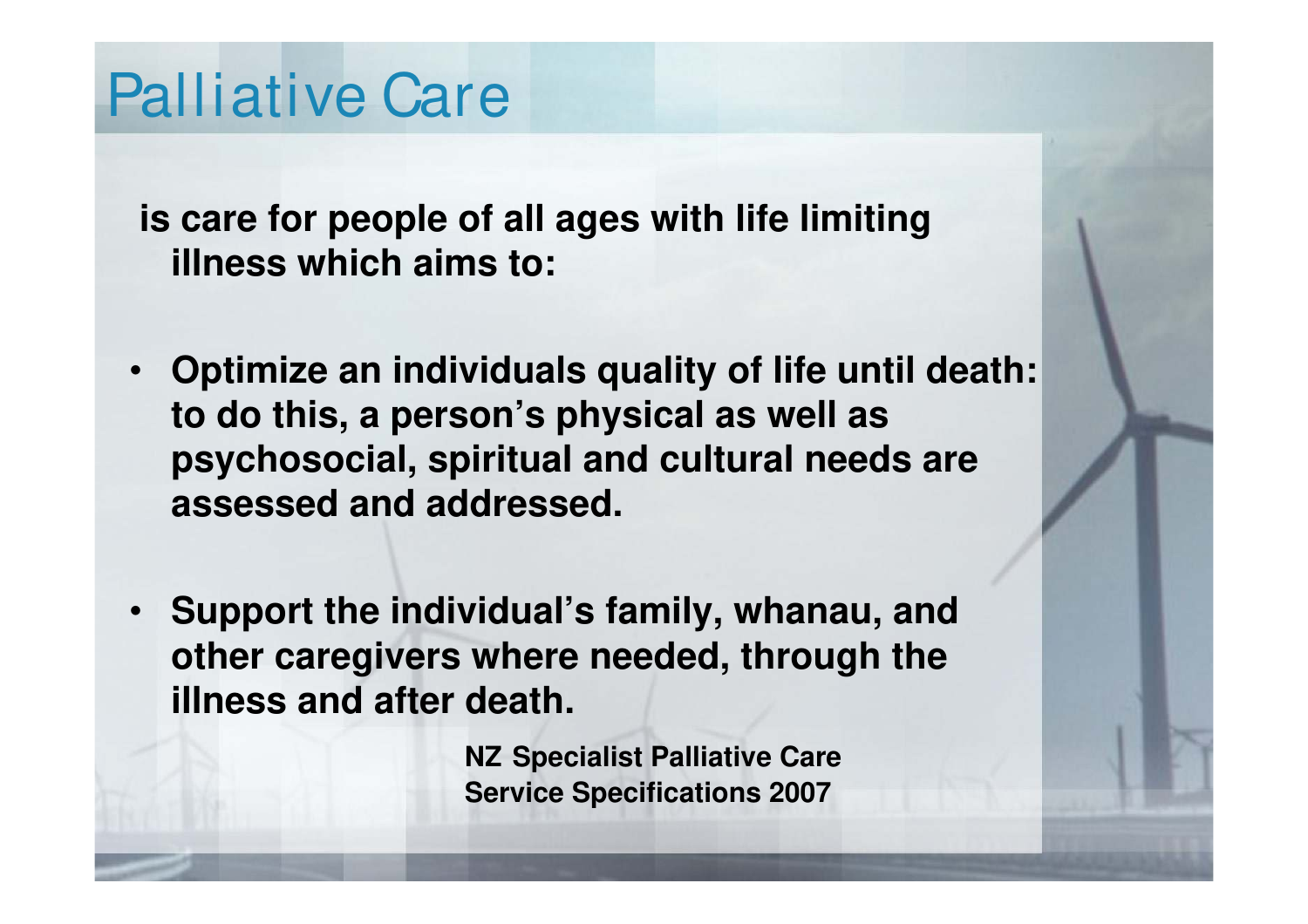- Generalist Palliative Care **integral to all clinical practice but carried out with specialist support**

- Specialist Palliative Care **provided by an interdisciplinary team with specialist training MINI NATE:** NZCTWP – PC 2006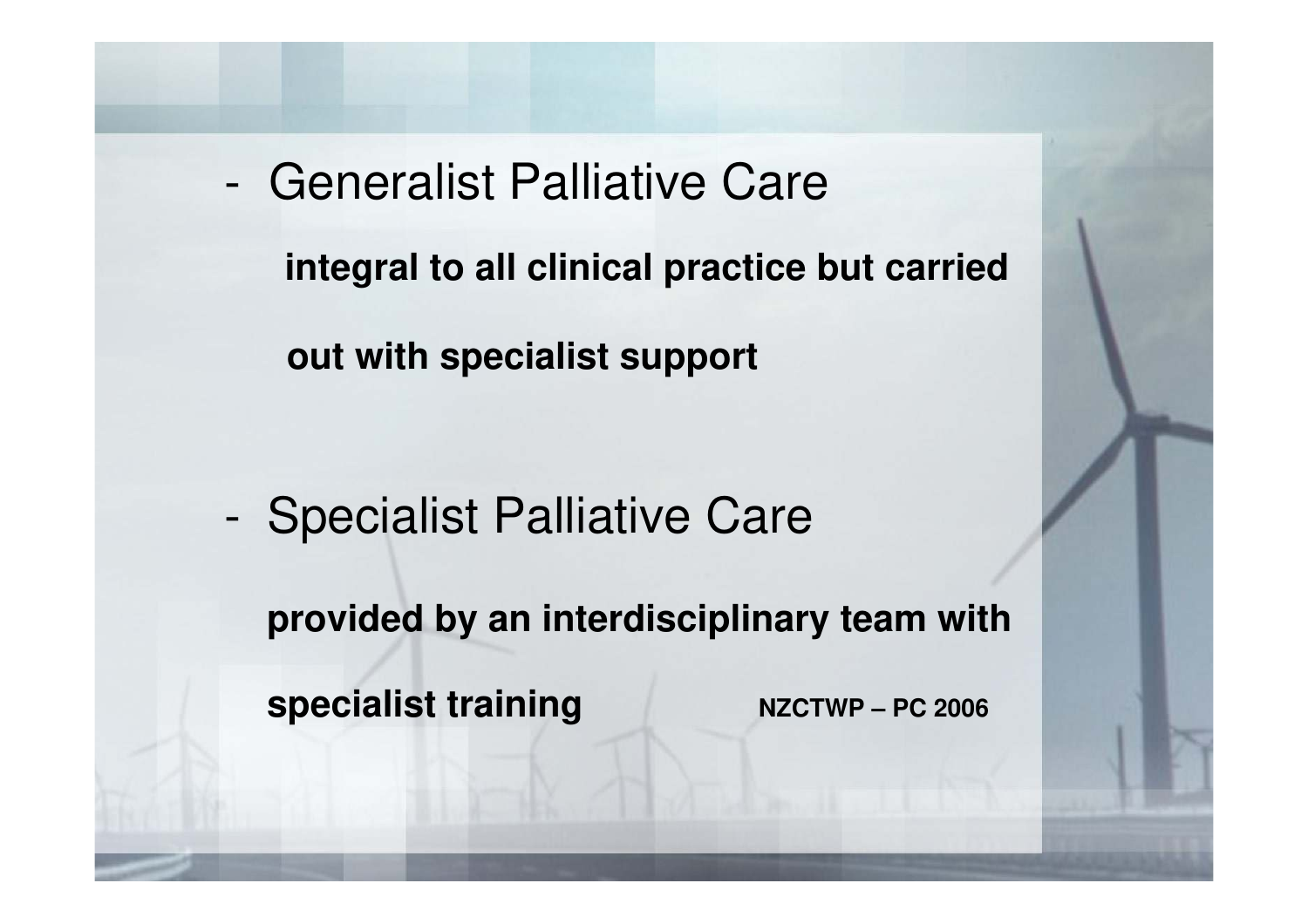### The 'New' Palliative Care

**- is about empowering a wide range of people to bring better services to patients in the last phase of life**

**Bosanquet 2002**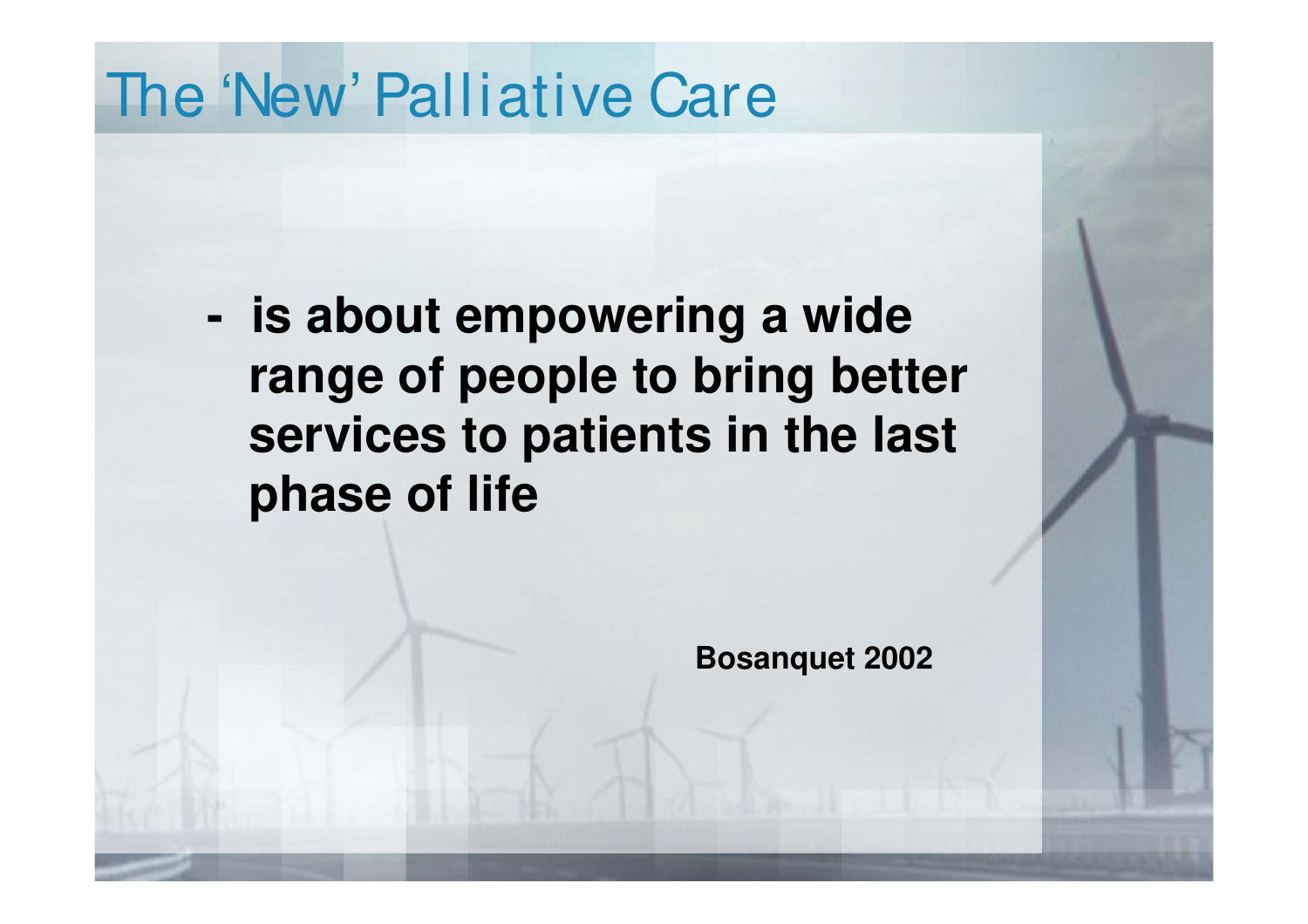### The Integrated Model

**1. Recognizes role and responsibilities of all players**

**2. Requires a structured/ systematic approach** 

**3. Based on the assumption that clinicians want to do it well**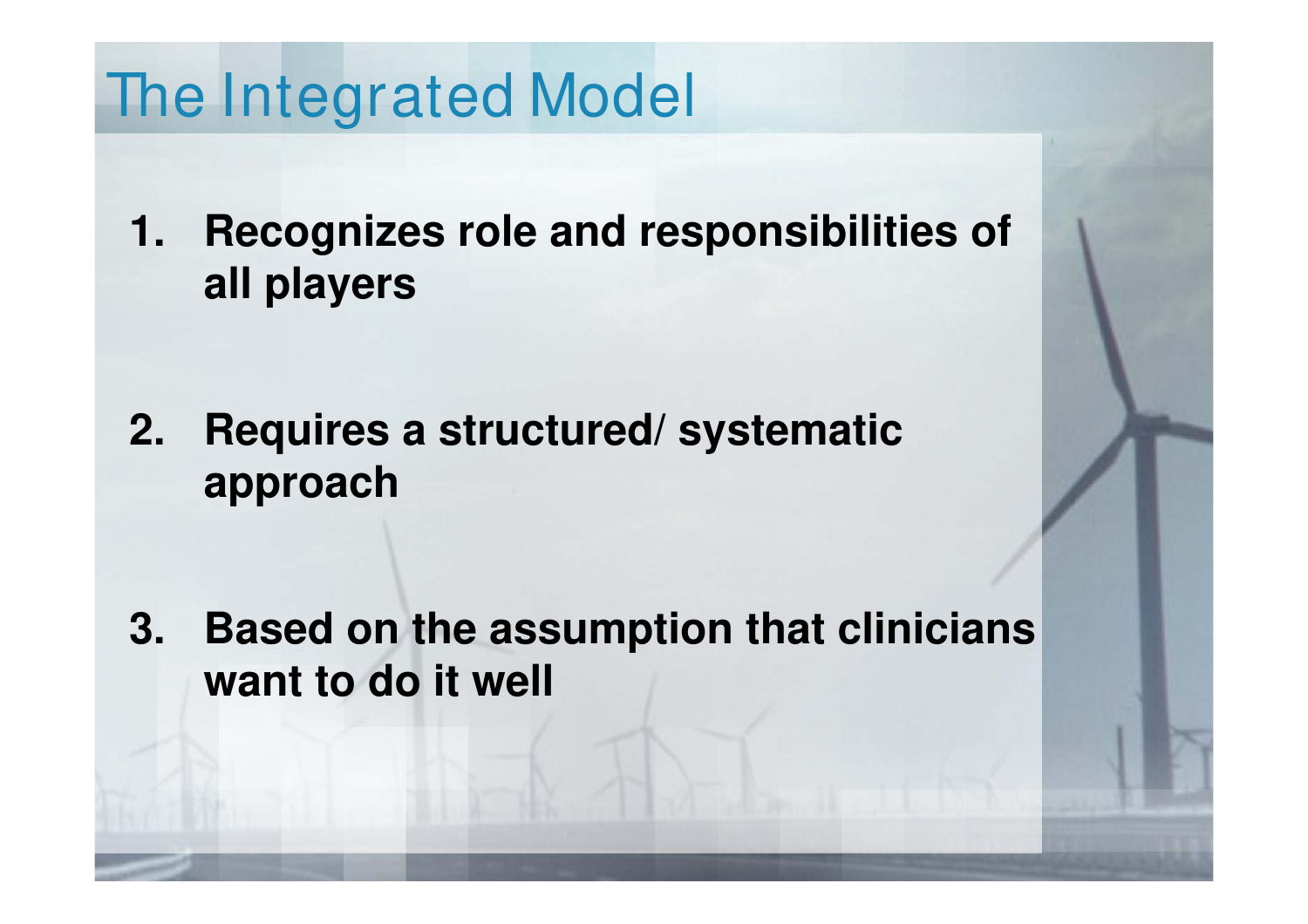### But where have we come from?

- Reactionary movement
- Cottage Hospice
- Charity base
- Culture of "specialness"

**Has the nature of Hospice development been one of the barriers to progress?**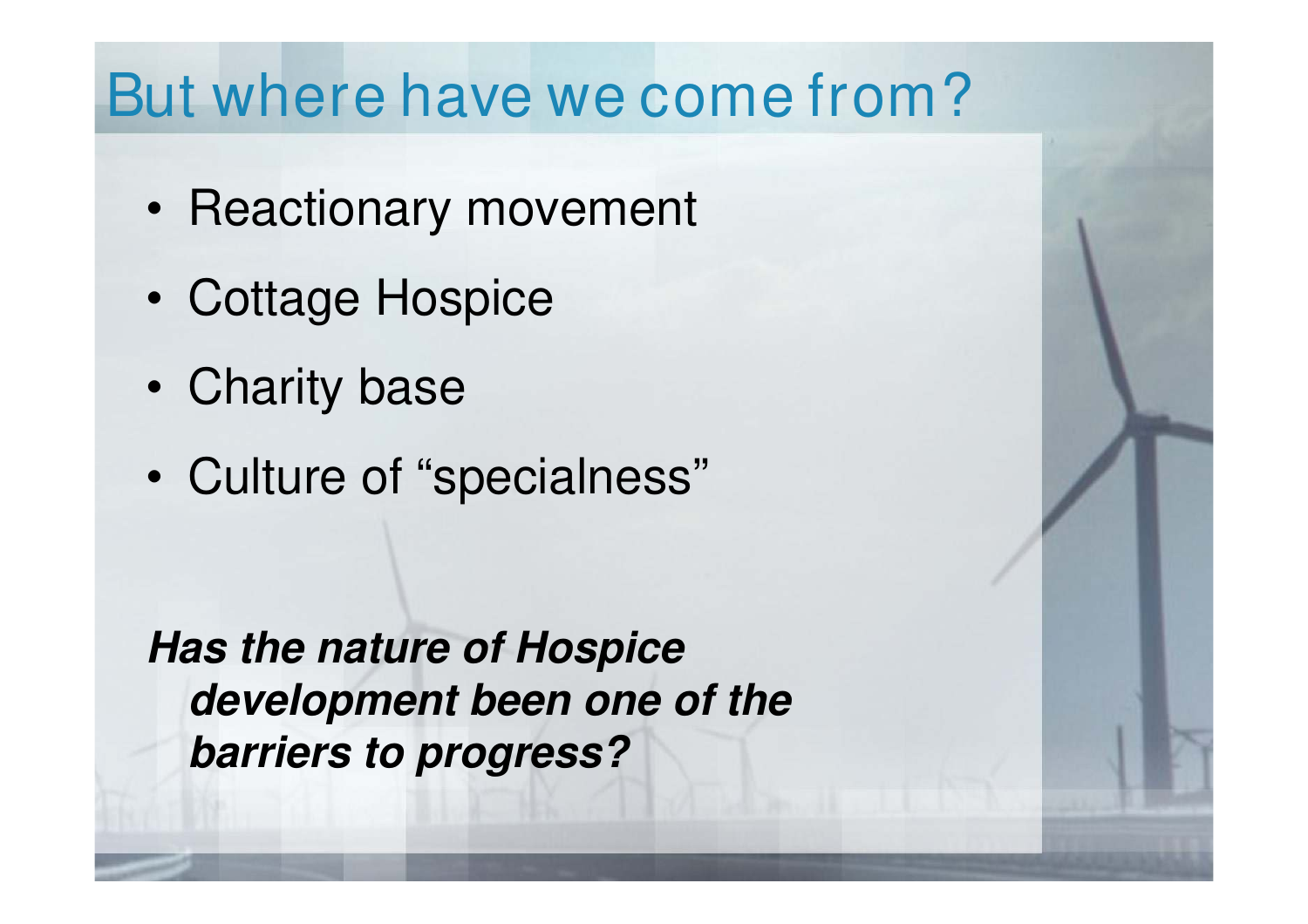### The modern challenges:

- Aging population
- Non-cancer conditions
- Needs of specific populations
- Rural/ isolated communities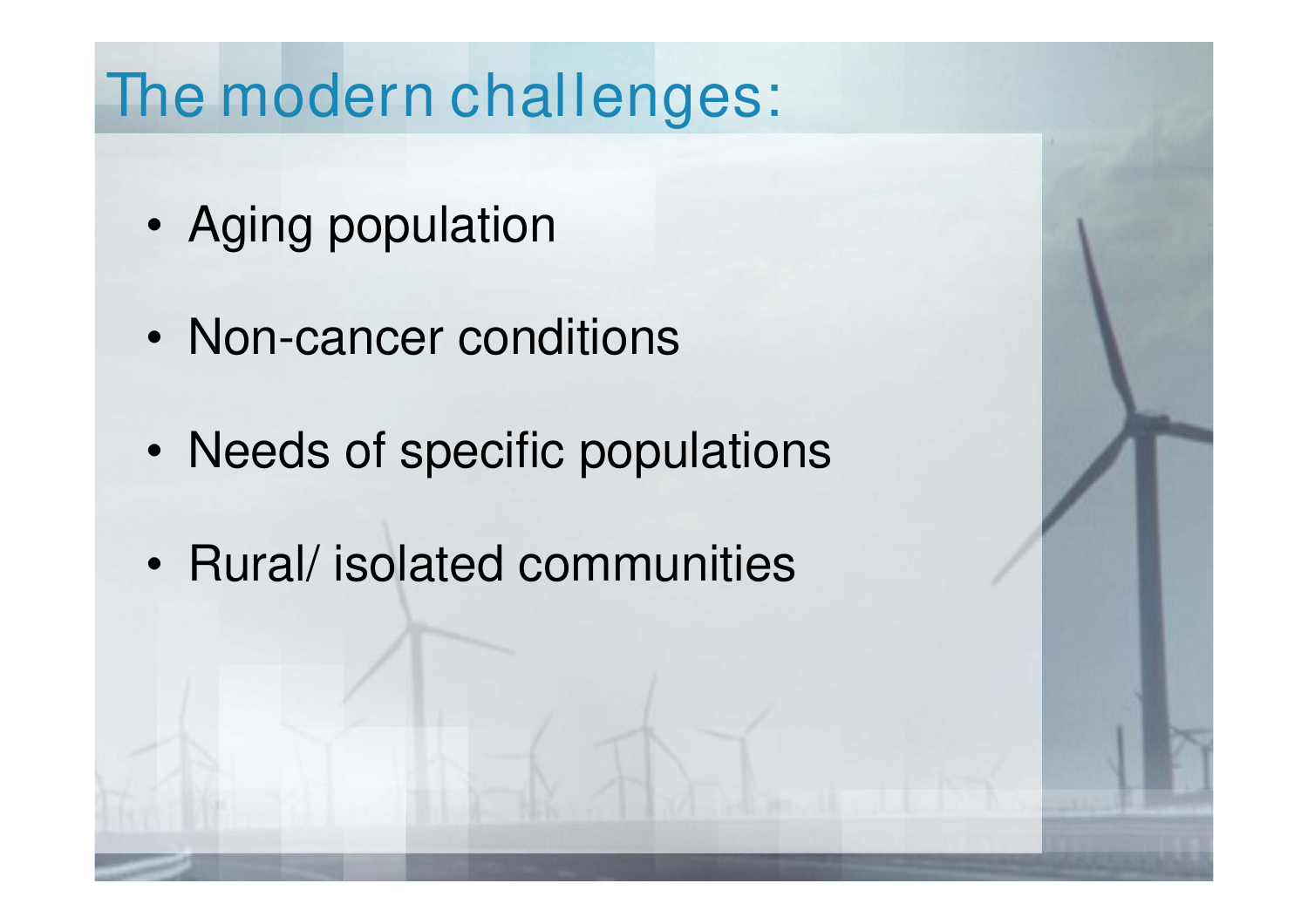### Compounded by:

- Increasing ethic diversity
- Consumer expectations
- Increasing complexity
- Existing pressures within health care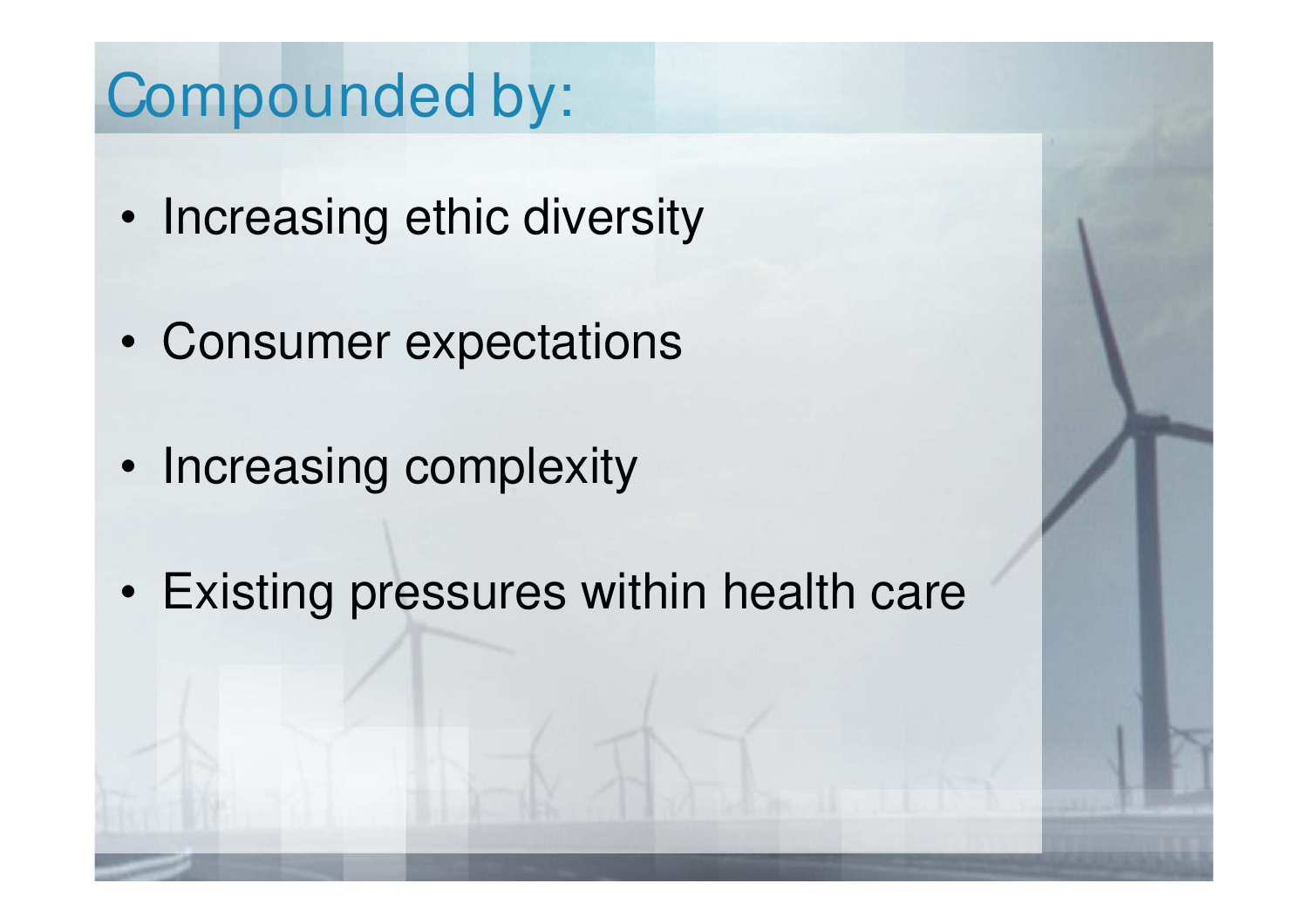### Community Care Project 2002

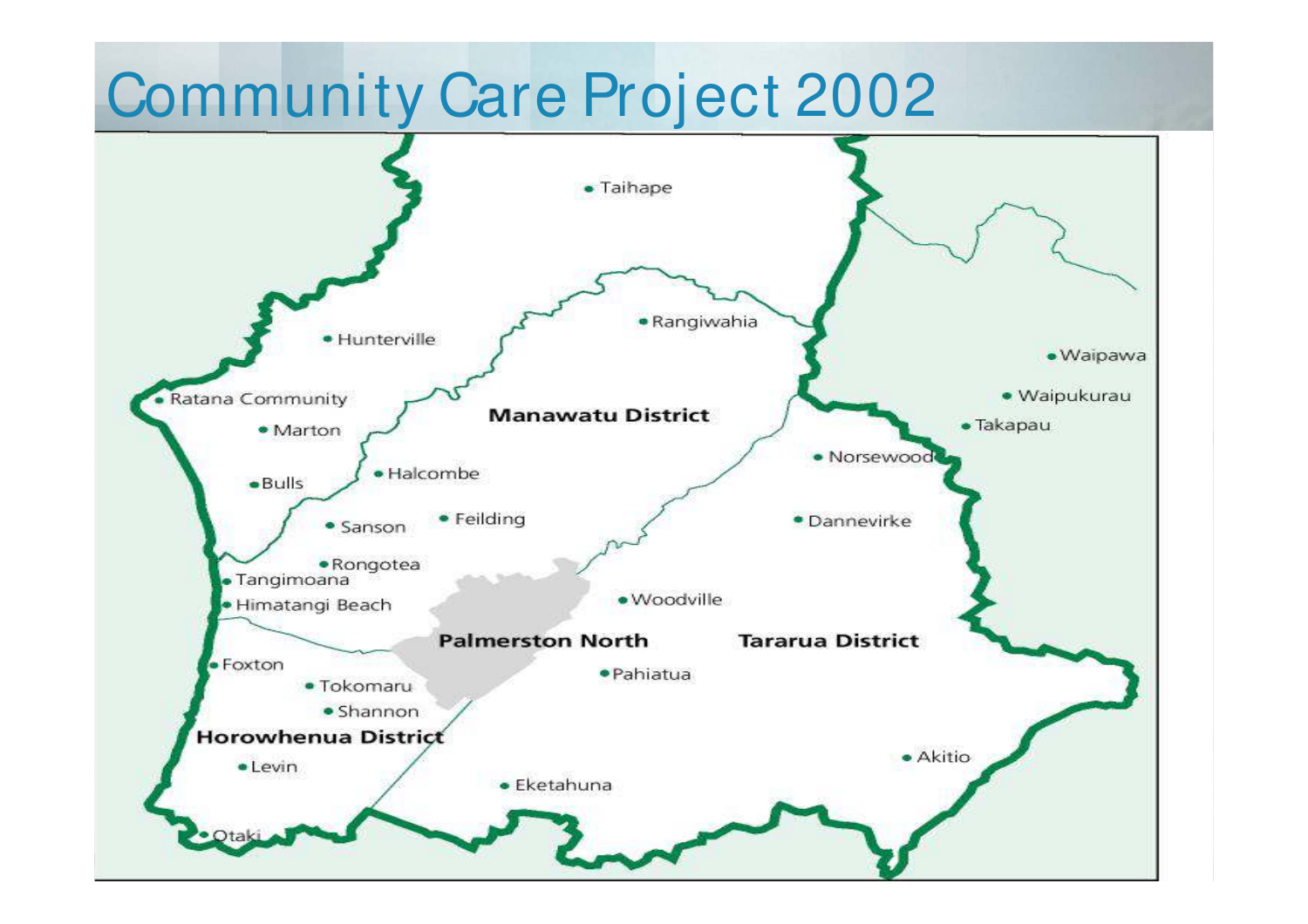## Why integrate?

- Focus' on patient needs
- Flexibility
- Spreads knowledge /empowers
- Maximizes use of existing resources
- Enhances equity of access
- Cost effective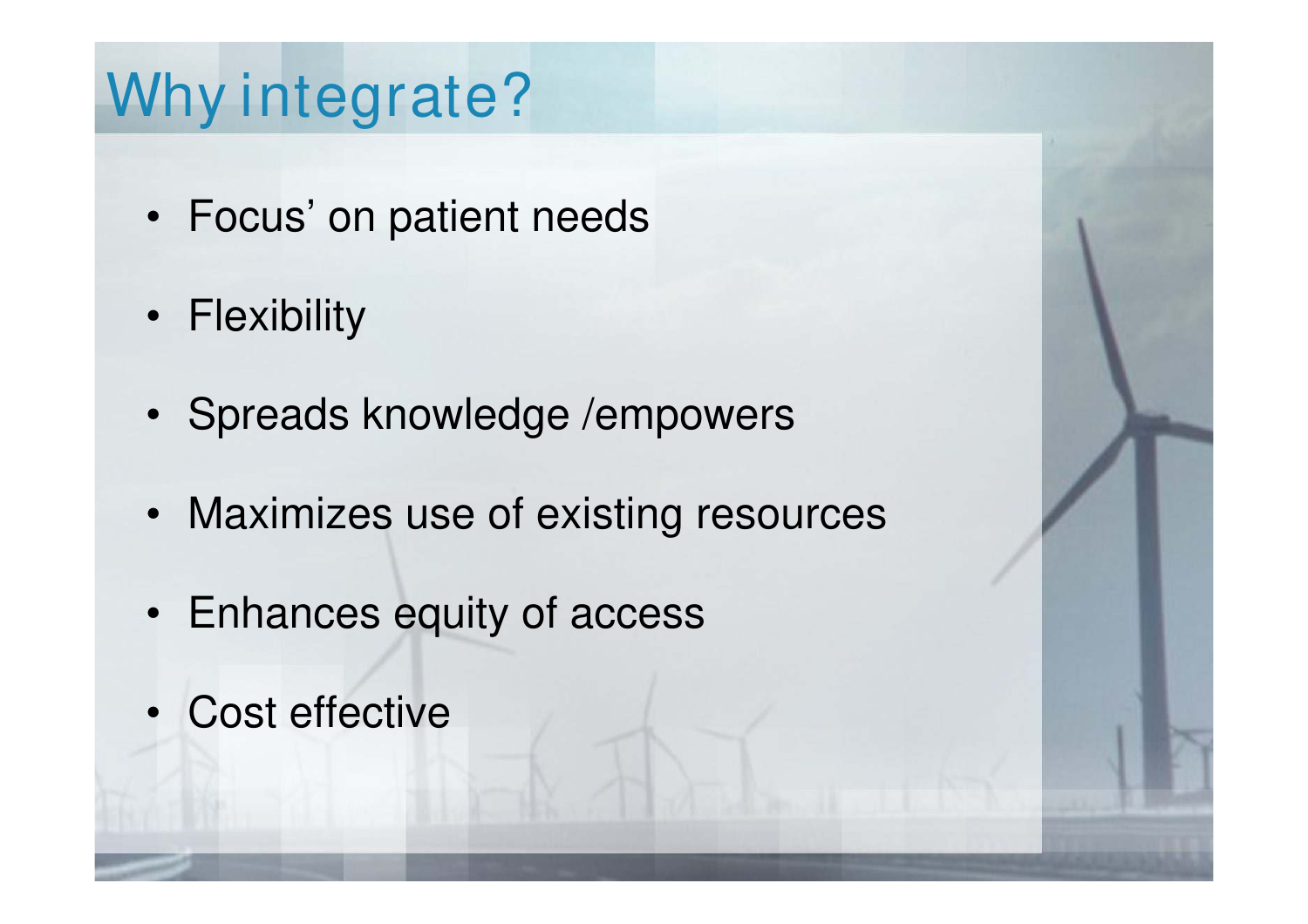#### **Occupied Bed Days v's PCC Contacts and Referrals Received to 30 June 2007**

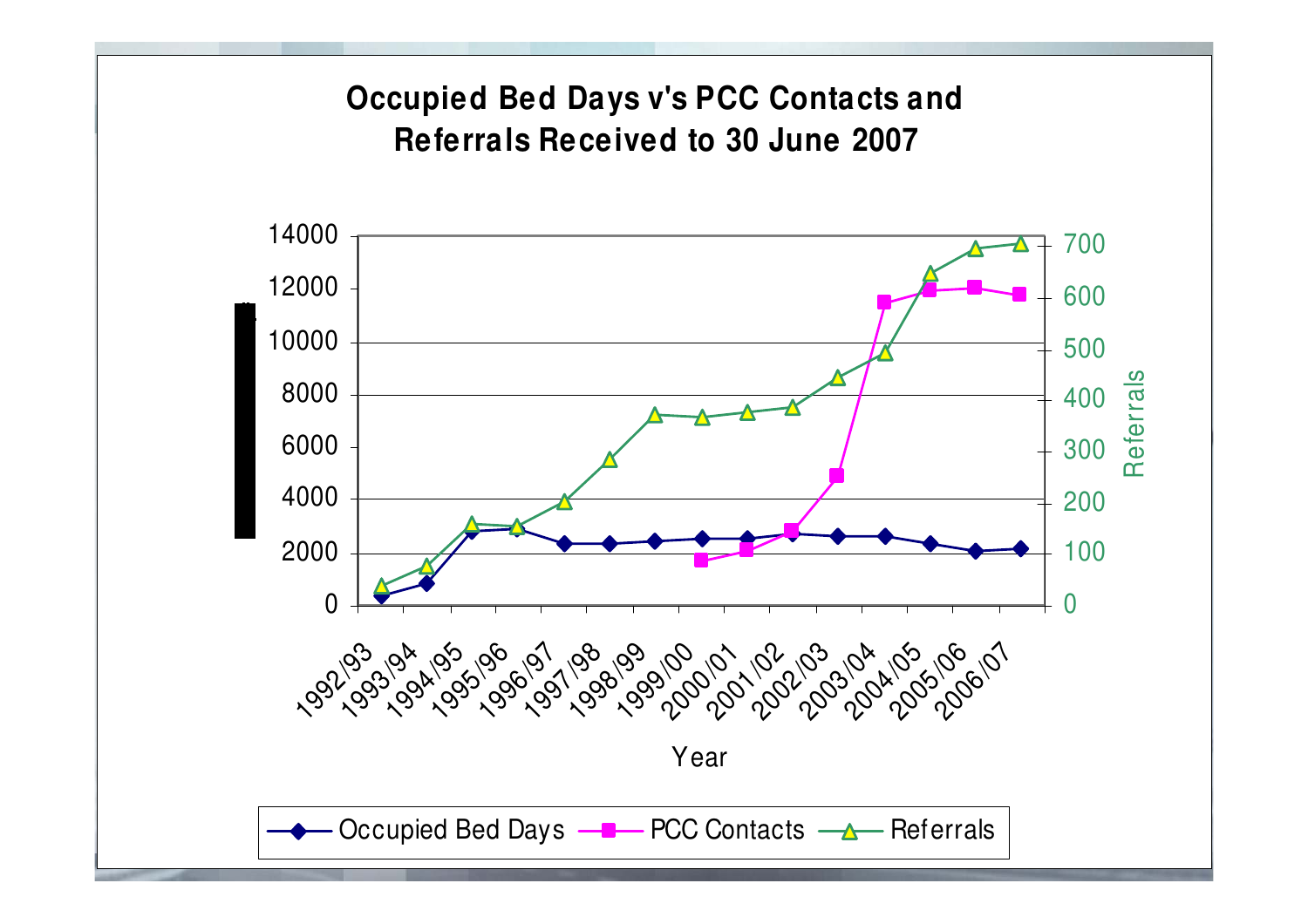# Hospital Palliative Care Team

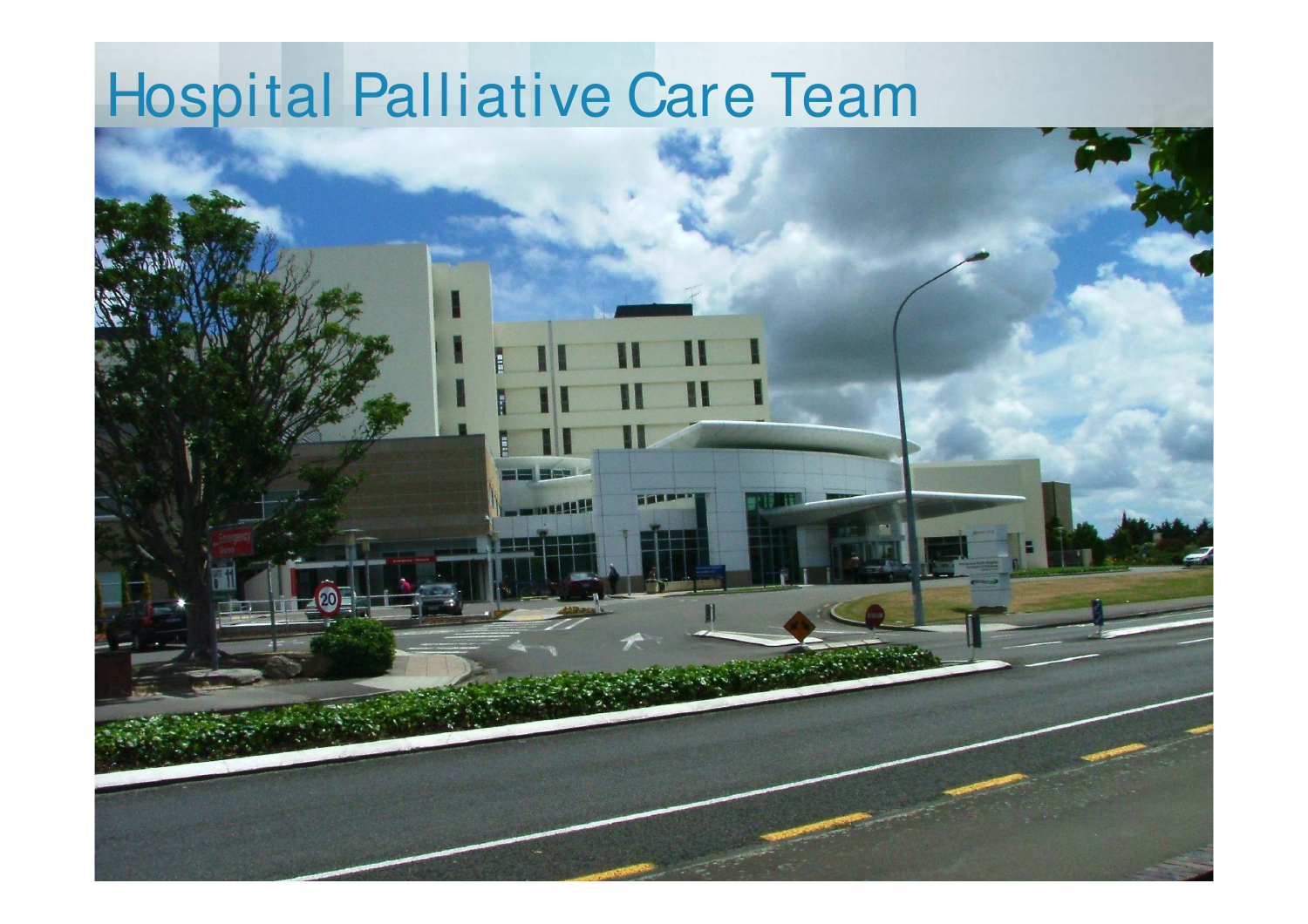# Community Team

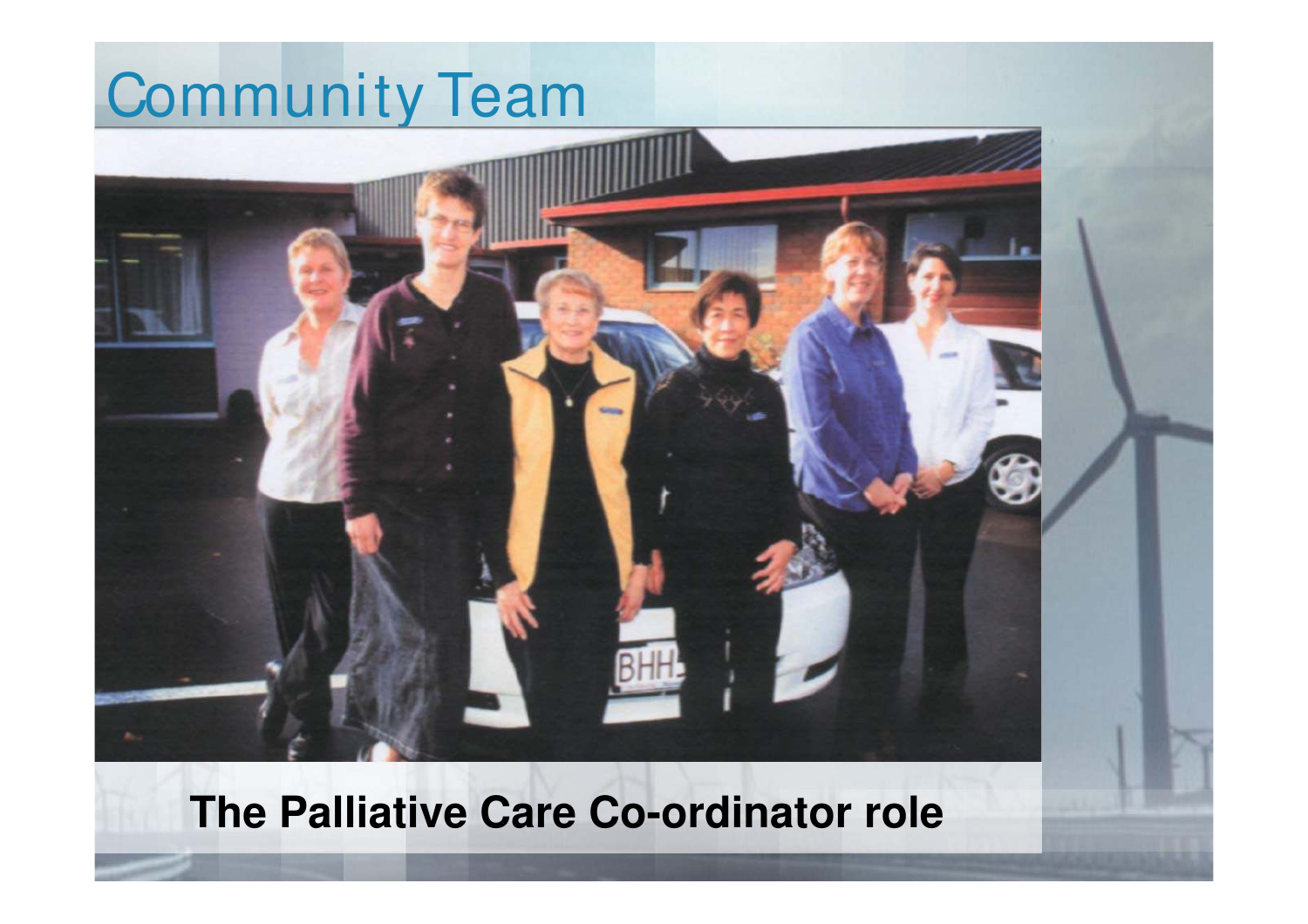### 'Generalist' Education Programme

- 1. Care Assistants Programme
- 2. Subcut Syringe Drivers Competence
- 3. Primary Care Nurses Workshops
- 4. General Practice Team Education
- 5. Maori Health Provider Staff
- 6. Grief and Loss Workshops
- 7. Pastoral Care Workshops
- 8. Post Graduate nursing paper
- 9. Liverpool Care Pathway Education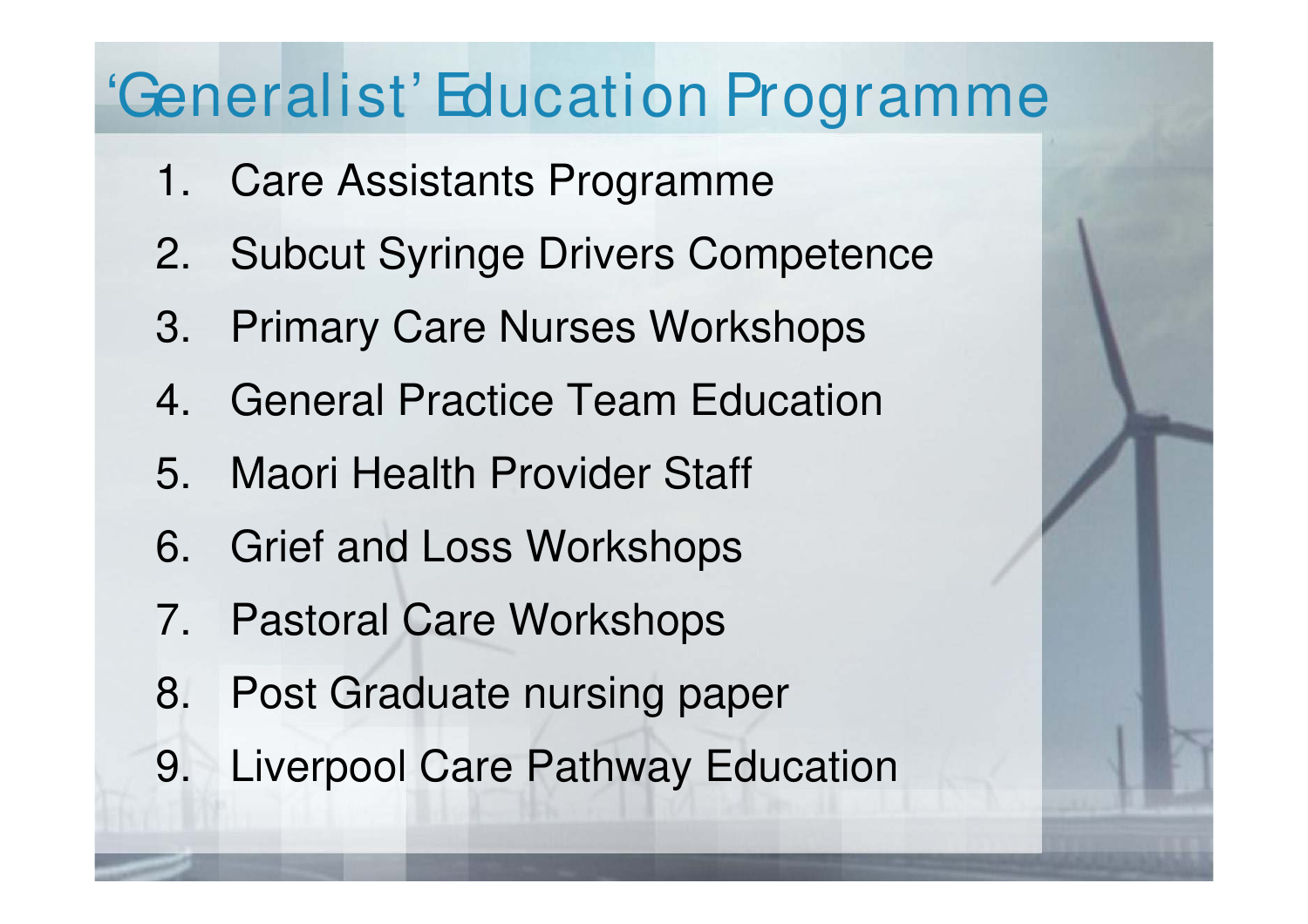# Relationships are key





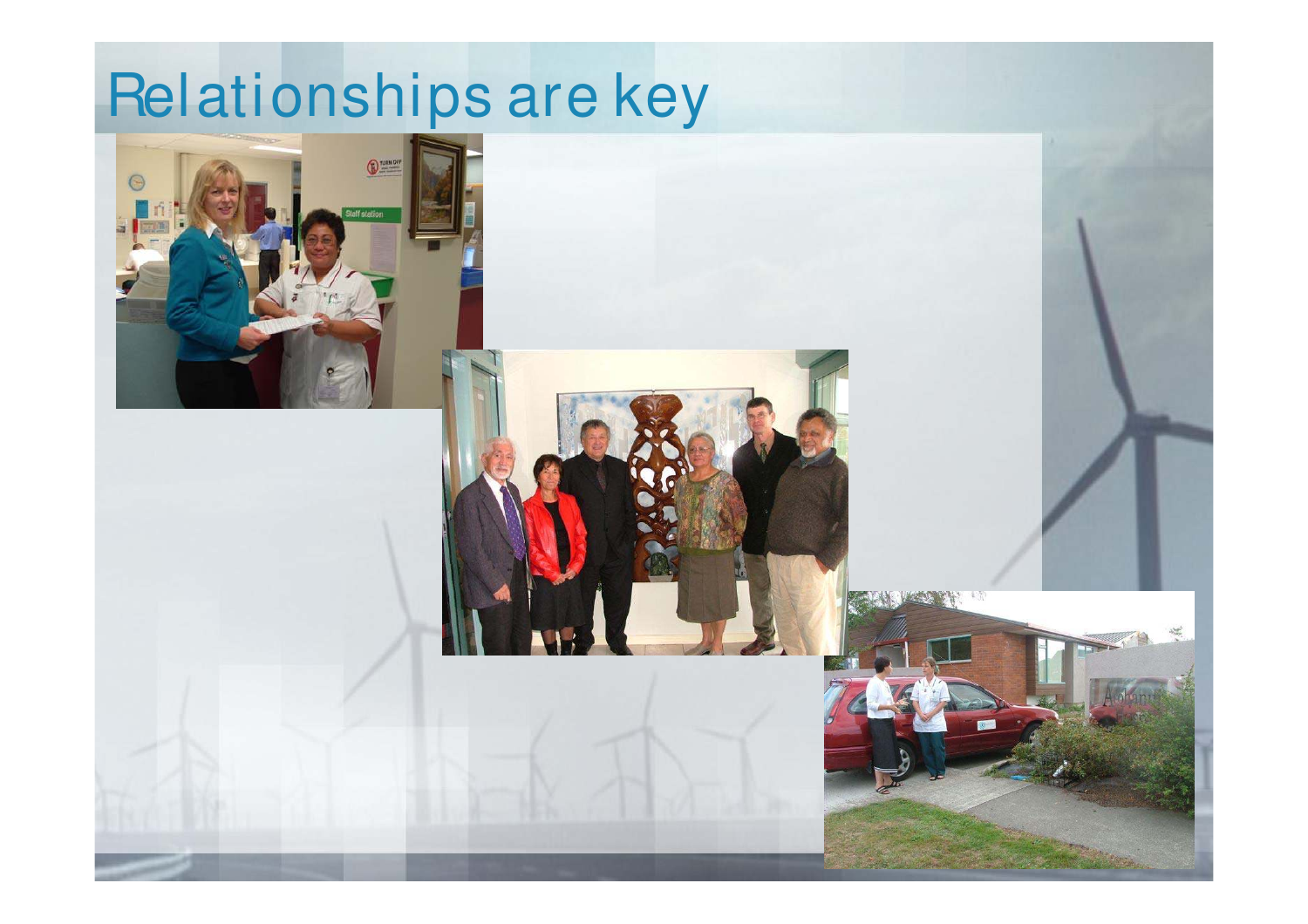# Integrated Palliative Care Model

| <b>Generalist Palliative</b><br><b>Care</b> | <b>Tools that Build</b><br><b>Partnerships</b> | <b>Specialist Palliative</b><br><b>Care</b> |
|---------------------------------------------|------------------------------------------------|---------------------------------------------|
| <b>General Practice Teams</b>               | <b>MOU with District Nursing</b>               | <b>Interdisciplinary Team</b>               |
| <b>District Nursing</b>                     | <b>Palliative Care Partnership</b>             | <b>In Patient Services</b>                  |
| <b>Maori Health Providers</b>               | <b>Education Programme</b>                     | <b>Hospital Palliative Care</b>             |
| <b>Aged Residential Care</b>                | <b>Liverpool Care Pathway</b>                  | <b>Team</b>                                 |
| <b>Community Hospitals</b>                  | <b>Interface Forums</b>                        | <b>Care Co-ordination</b>                   |
| <b>Acute Hospital Services</b>              | <b>Hospital Palliative Care Team</b>           | <b>Day Stay</b>                             |
|                                             |                                                | <b>Bereavement Support</b>                  |
|                                             |                                                | <b>Education</b>                            |
|                                             |                                                | <b>Research</b>                             |
|                                             |                                                |                                             |